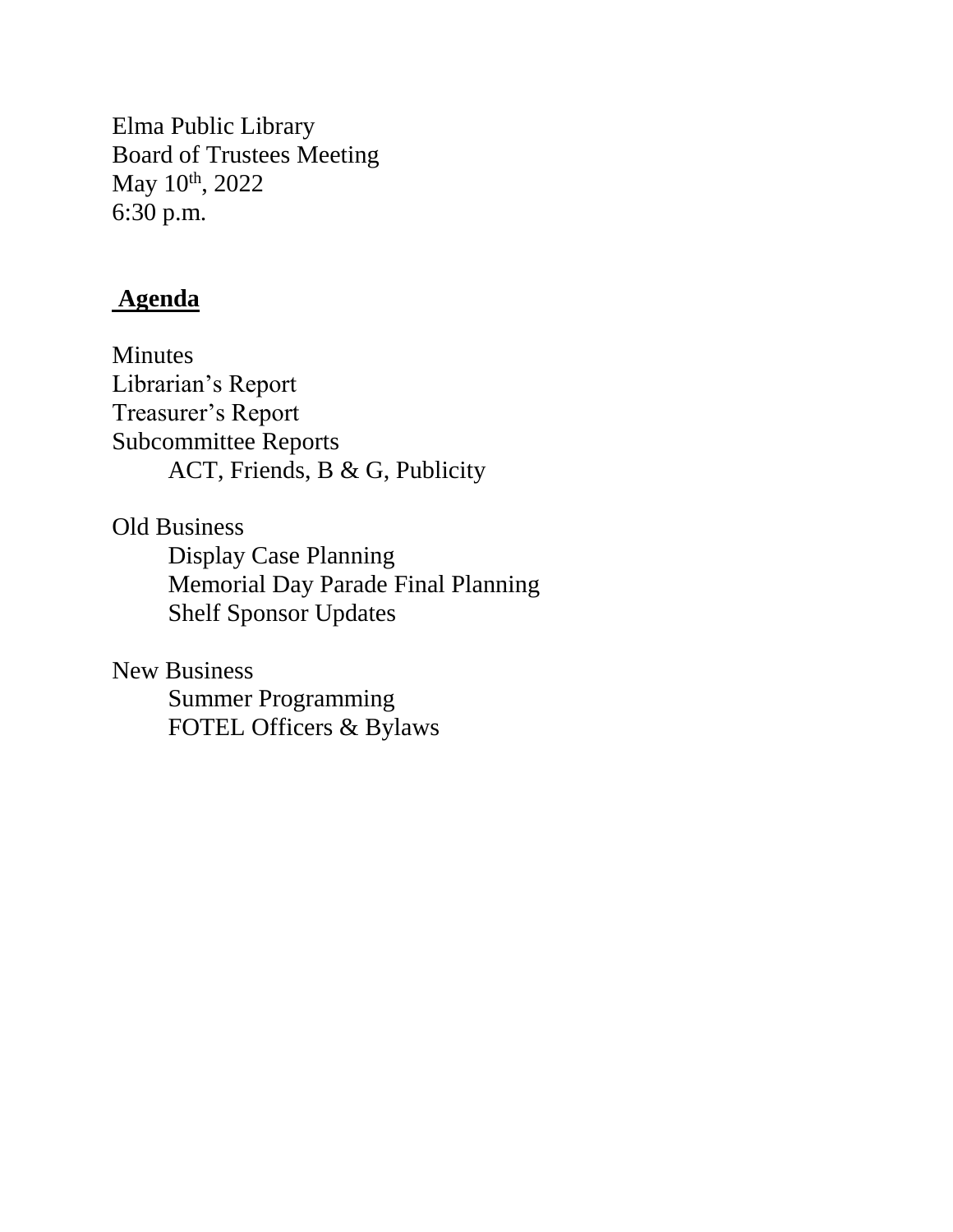## **ELMA PUBLIC LIBRARY**

## **Librarian's Report April 30th, 2022**

| Circulation        | 2022                                 | 2021                                 | % change       |  |
|--------------------|--------------------------------------|--------------------------------------|----------------|--|
| April<br>Jan - Apr | 7,272<br>21,254                      | 5,175<br>17,947                      | 40.5%<br>18.4% |  |
|                    | YTD All B&ECPL<br>YTD Town Libraries |                                      | 1.8%<br>21.0%  |  |
| Library Visitors   |                                      |                                      |                |  |
| April<br>Jan - Apr | 2,944<br>11,185                      | 2,643<br>8,745                       | 11.4%<br>27.9% |  |
|                    |                                      | YTD All B&ECPL<br>YTD Town Libraries | 31.6%<br>30.4% |  |
| Computer Users     |                                      |                                      |                |  |
| April<br>Jan - Apr | 191<br>731                           | 157<br>519                           | 21.7%<br>40.8% |  |
|                    |                                      | YTD All B&ECPL<br>YTD Town Libraries | 28.0%<br>29.1% |  |
| Wi-Fi Users        |                                      |                                      |                |  |
| April<br>Jan - Apr | 305<br>1,151                         | 288<br>1,006                         | 5.9%<br>14.4%  |  |
|                    |                                      | YTD All B&ECPL<br>YTD Town Libraries | 32.6%<br>24.0% |  |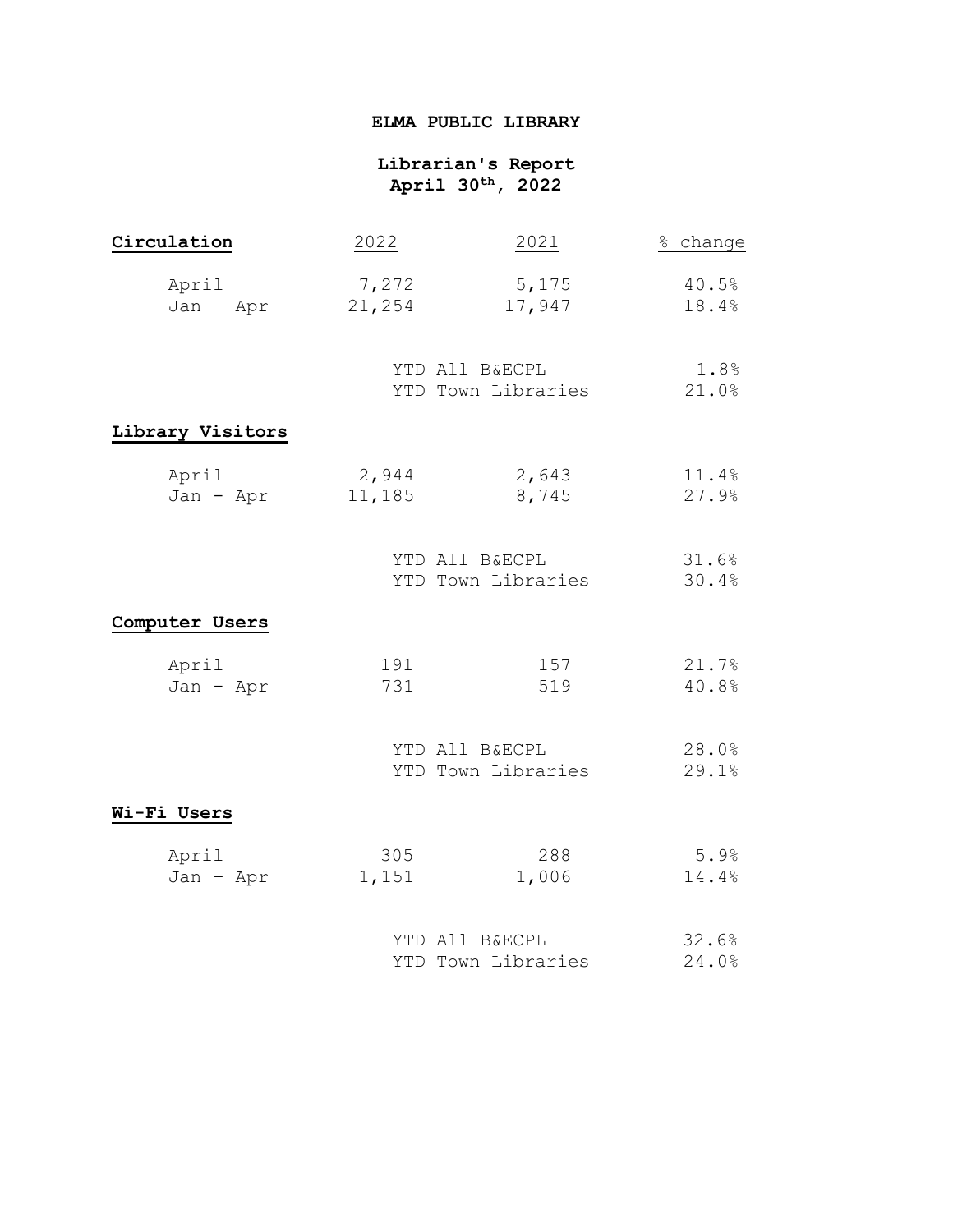#### **Library Programs** April 2022

Attendance

| Preschool Storytime (4/7)      | 11  |
|--------------------------------|-----|
| Family Movie Matinee $(4/9)$   |     |
| Homeschool Class Visit (4/13)  | 16  |
| K-3 Storytime (4/13)           | 7   |
| Easter Egg Hunt $(4/9-4/16)$   | 66  |
| LEGO Club $(4/23)$             | 20  |
| Albright-Knox Art Truck (4/28) | 18  |
| Saturday Preschool (4/30)      | - 7 |
| Take (or Stay) & Make Crafts   | 165 |
| Book Club (4/20)               | 8   |
| Mindfulness Mondays (4/25)     |     |
|                                |     |

Total Programs 11 Total Attendance 326

## **Community Room**

4/2 – Elma Meadows Women's Golf Club meeting. 4/6 – FOTEL meeting.

#### **Staff Activities**

- 4/13 Emily attended the Manager/Director meeting at Central.
- 4/26 Tom attended a *Libraries and "First Amendment Audits"* webinar with WNYLRC on Zoom.
- 4/27 Tom attended a *Northstar Digital Literacy Training* webinar on Zoom.